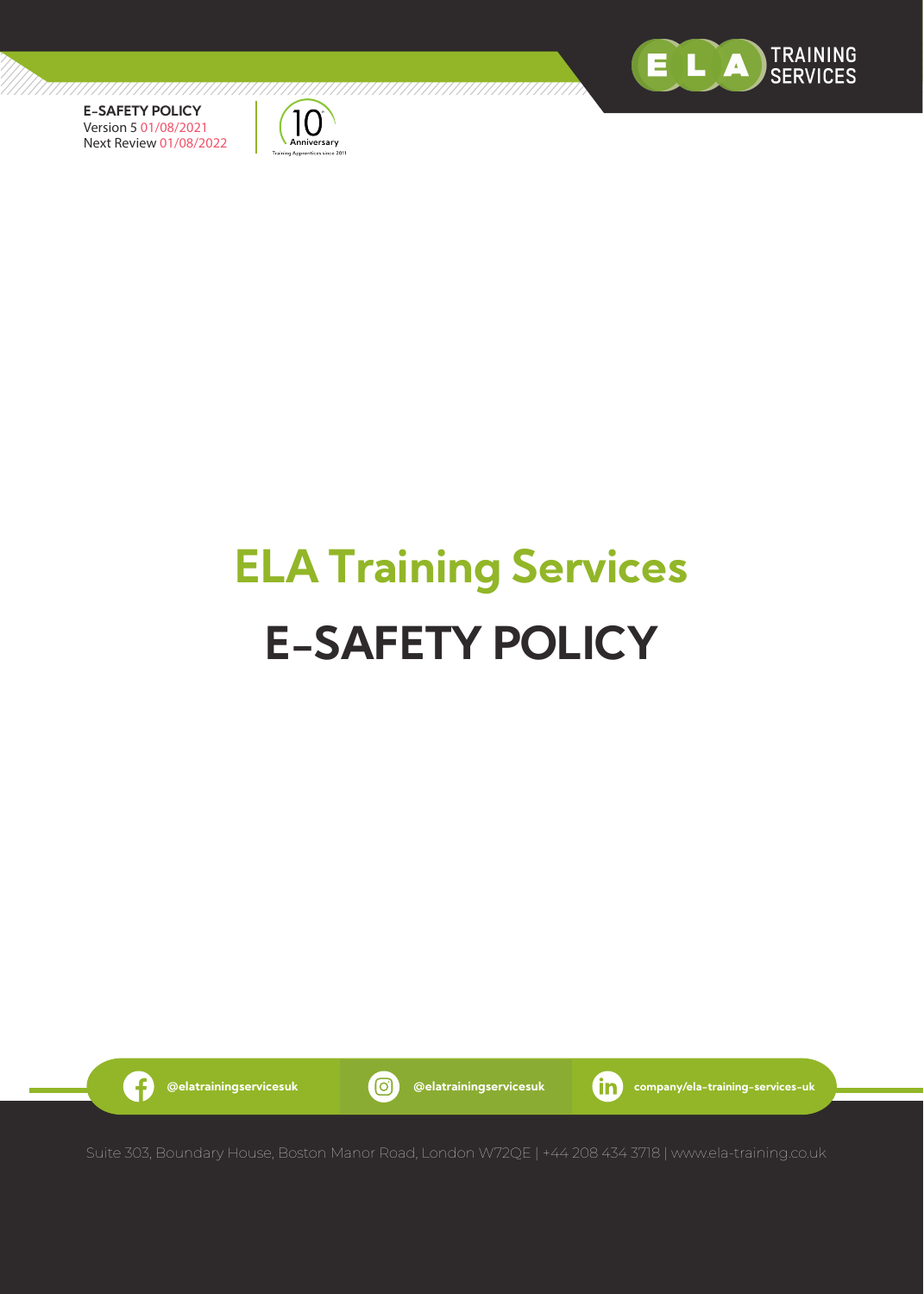

777777777777777777777777777



7777777777777777777

## **Key Elements**

This document sets out the responsibilities and expectations for all employees of The ELA Training Services in relation to and promoting the health, safety, wellbeing, ethical and professional conduct and safeguarding of all stakeholders of the ELA Training Services.

Implementation is monitored by the Managing Director and supported by the board of **Directors** 

Agreed by Inderjot Singh, Managing Director, ELA Traning Services.

#### **ELA TRAINING SERVICES' E-Safety Policy**

| <b>Adoption</b><br><b>Date</b> | <b>Updated</b> | <b>Review</b><br><b>Date</b> | <b>Director</b> |
|--------------------------------|----------------|------------------------------|-----------------|
| 10/2018                        | 01/08/2021     | 01/08/2022                   | Ali Khan        |

#### **Purpose**

This policy applies to all members of the ELA Training Services community (including staff, children, employers/carers and visitors). It is a statement of the aims, principles, strategies and procedures for e-safety throughout ELA Training Services. The E-Safety Policy should be read in conjunction with our Data Protection and Information Sharing Policy and Safeguarding Policy.

We have a responsibility to the learners in our care to know what they are doing online during their stay with us.

## **What is E-Safety?**

.G

E-Safety refers to safeguarding and safeguarding of both children and adults in the digital world. It is about learning to understand and use technologies in a safe, positive way, also about supporting children and adults to develop safe online behaviours.

Risks to children who use the internet include:

**@elatrainingservicesuk @elatrainingservicesuk company/ela-training-services-uk**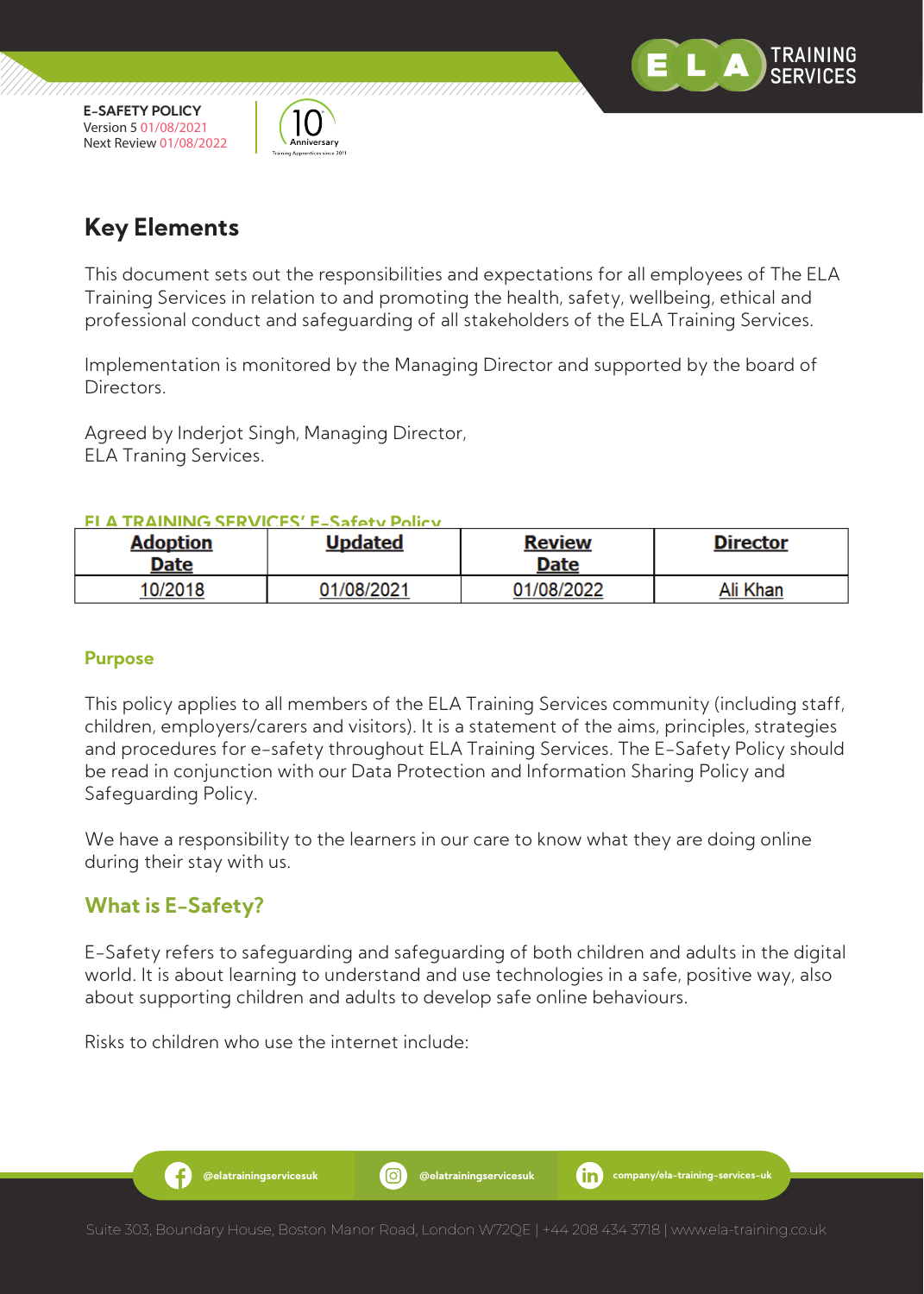

/////////////////////



Exposure to inappropriate materials, for example, pornographic pictures and videos

- Physical danger and sexual abuse, for example, through 'grooming' by paedophiles  $\bullet$
- Cyber bullying–persistent bullying through the digital medium  $\bullet$
- Losing control over pictures and videos
- Obsessive use of the internet and ICT, for example, addiction to video games
- Damage to online reputation
- Inappropriate or illegal behaviour, for example, exposure to hate mail or offensive images  $\bullet$

viruses, hacking and security

- Exposure to extremist material and the possibility of radicalisation
- Copyright infringement, for example, the illegal sharing of music, pictures, video or documents

E-Safety is largely concerned with internet communications. The internet is accessible from computers, laptops, tablets, mobile phones, games consoles and other devices like the iPod Touch and internet connected

## **Why provide internet access?**

The internet is an essential for education, business and social interaction. ELA Training Services encourages the provision of quality internet access to enable learning.

#### **ELA Training Services have content filtering and monitoring software in operation on their routers.**

#### **Internet**

- ELA Training Services learners will be encouraged to tell their trainer/assessor immediately if they encounter any material that makes them feel uncomfortable.
- Internet access will be filtered appropriate to the age of the learner.

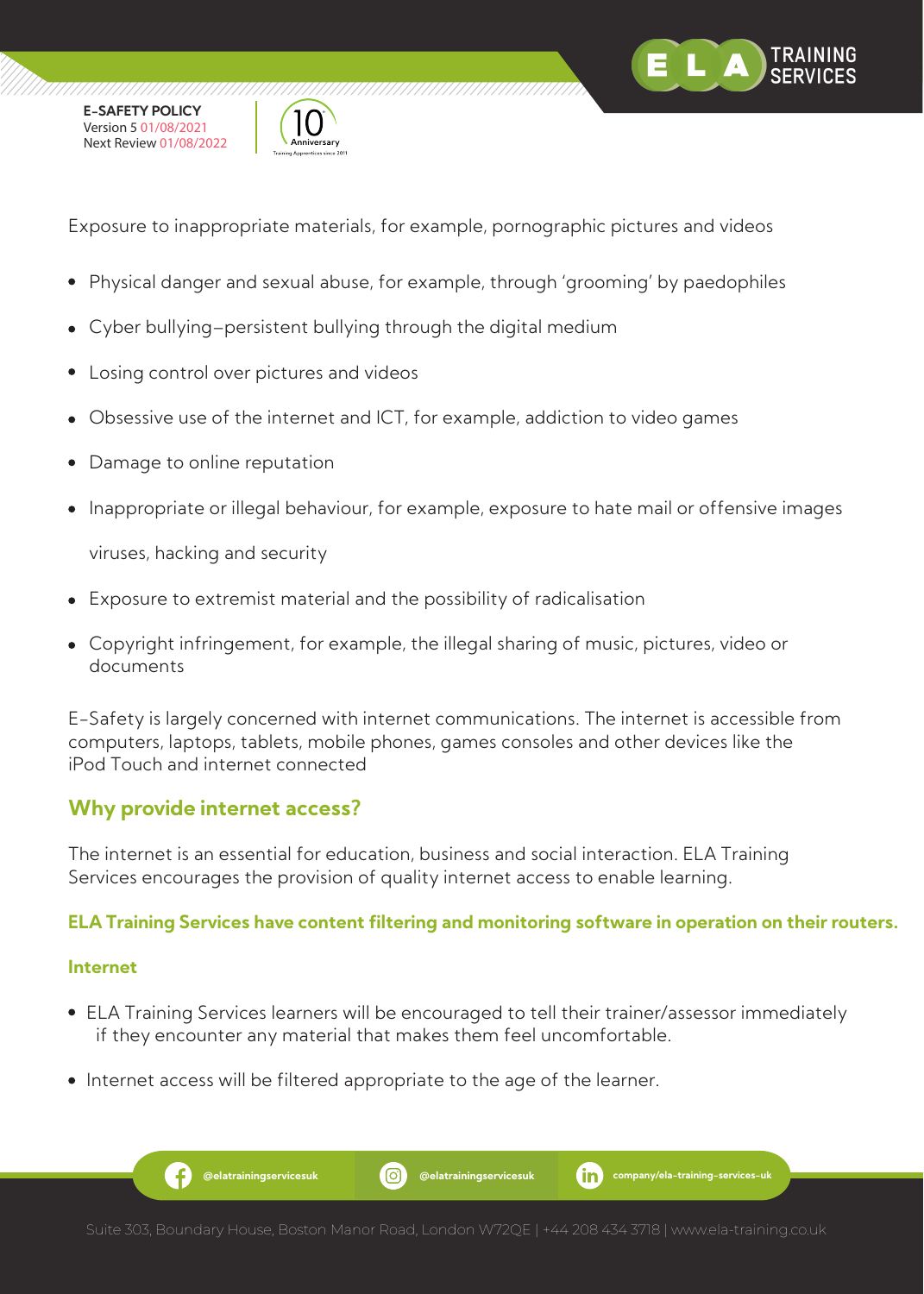

///////////////////////



,,,,,,,,,,,,,,,,,,

#### **Email:**

- All emails sent must be professional in tone and content.
- ELA Training Services learners must immediately tell the trainer/assessor if they receive offensive email in an ELA led training session.
- ELA Training Services learners must not reveal personal details of themselves or others in email communication (such as address or telephone number).
- ELA Training Services learners should be made aware that the writer of an email (or the author of a web page) may not be the person claimed.

## **How ELA Keeps you eSafe?**

#### **Hardware**

All ELA laptops and desktops supplied by the company are accessible by username and password. No guest accounts are issued.

If you are issued with a Dell Machine, Dell SafeGuard and Response, powered by VMware Carbon Black and Secureworks prevents, detects & remediates cyber-attacks.Dell SafeData with Netskope and Absolute encrypts sensitive information & protects data.

## **Software**

All ELA laptops and desktops supplied by the company run on Windows 10 which includes Windows Security, that provides the latest antivirus protection. Your device is actively protected from the moment you start Windows 10. Windows Security continually scans for malware (malicious software), viruses, and security threats. In addition to this real-time protection, updates are downloaded automatically to help keep your device safe and protect it from threats.

- Windows Security has the following tools that protect your device and your data:
- Virus & threat protection Monitor threats to your device, run scans, and get updates to help detect the latest threats.
- Account protection Access sign-in options and account settings, including Windows Hello and dynamic lock.

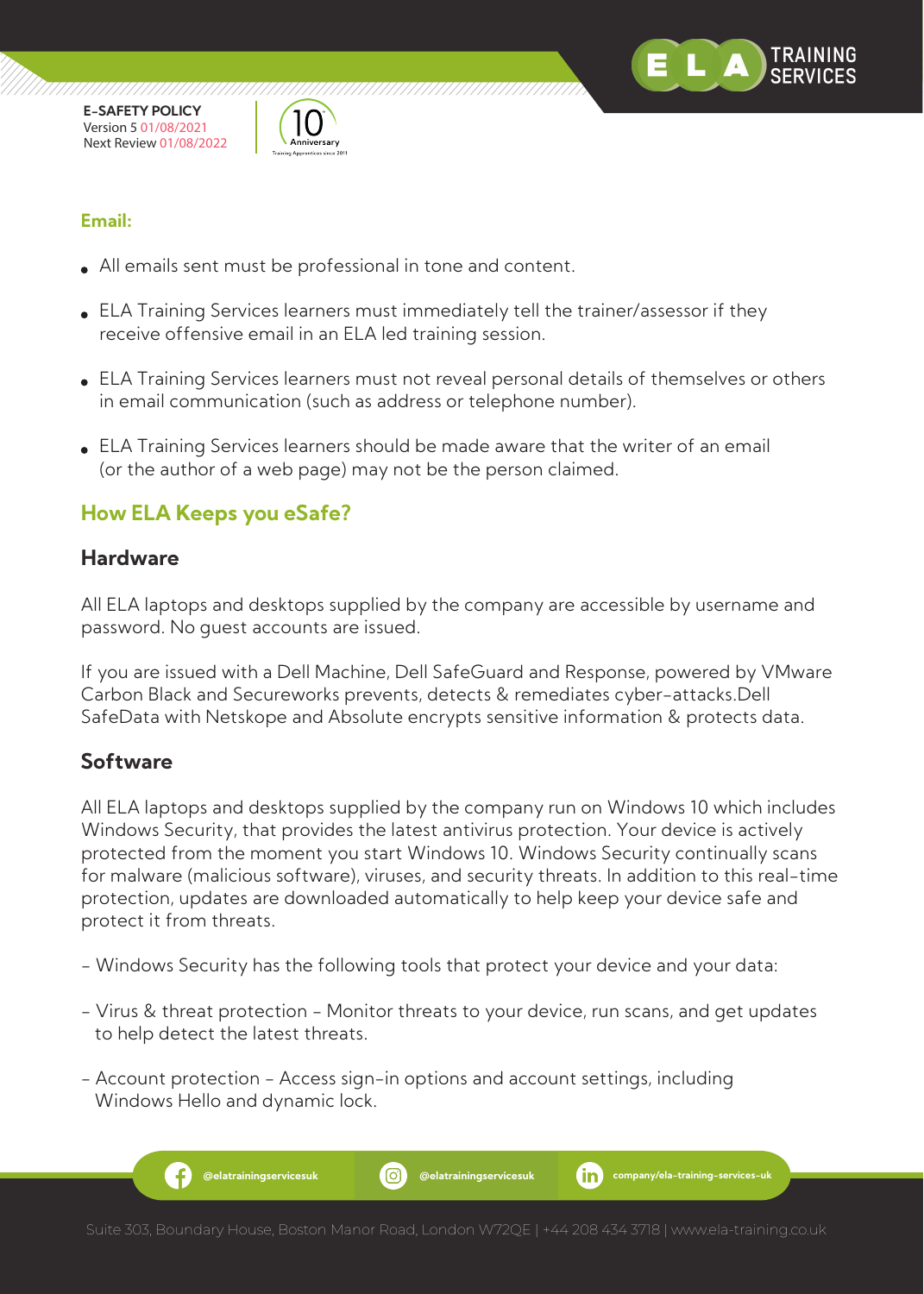

777777777777777777777



- Firewall & network protection Manage firewall settings and monitor what's happening with your networks and internet connections.
- App & browser control Update settings for Microsoft Defender SmartScreen to help protect your device against potentially dangerous apps, files, sites, and downloads.You'll have exploit protection and you can customize protection settings for your devices.
- Device security Review built-in security options to help protect your device from attacks by malicious software.
- Device performance & health View status info about your device's performance health, and keep your device clean and up to date with the latest version of Windows 10.
- Windows Security is built-in to Windows 10 and includes an antivirus program called Microsoft Defender Antivirus. (In previous versions of Windows 10, Windows Security is called Windows Defender Security Center).
- Access to the Wifi network is secured by a WPA/WPA2 PSK [TKIP/AES] security type
- Company emails are sent using Microsoft Outlook
- Outlook encrypts email using S/MIME (Secure/Multipurpose Internet Mail Extensions) and Office 365 message encryption.
- If you receive a message that looks suspicious, or contains an attachment you're not expecting, look for the trusted sender icon and mail header. If you see this icon, the email is safe to open. If you don't see the trusted sender icon, contact the sender to verify they sent the message.

#### **Password Best practices:**

- Do not use a master password that you use everywhere (such as email, work, school, home, network)
- If possible, do not share your password with anybody.
- Passwords that are shared with others, like for a home network, should only be shared if necessary.

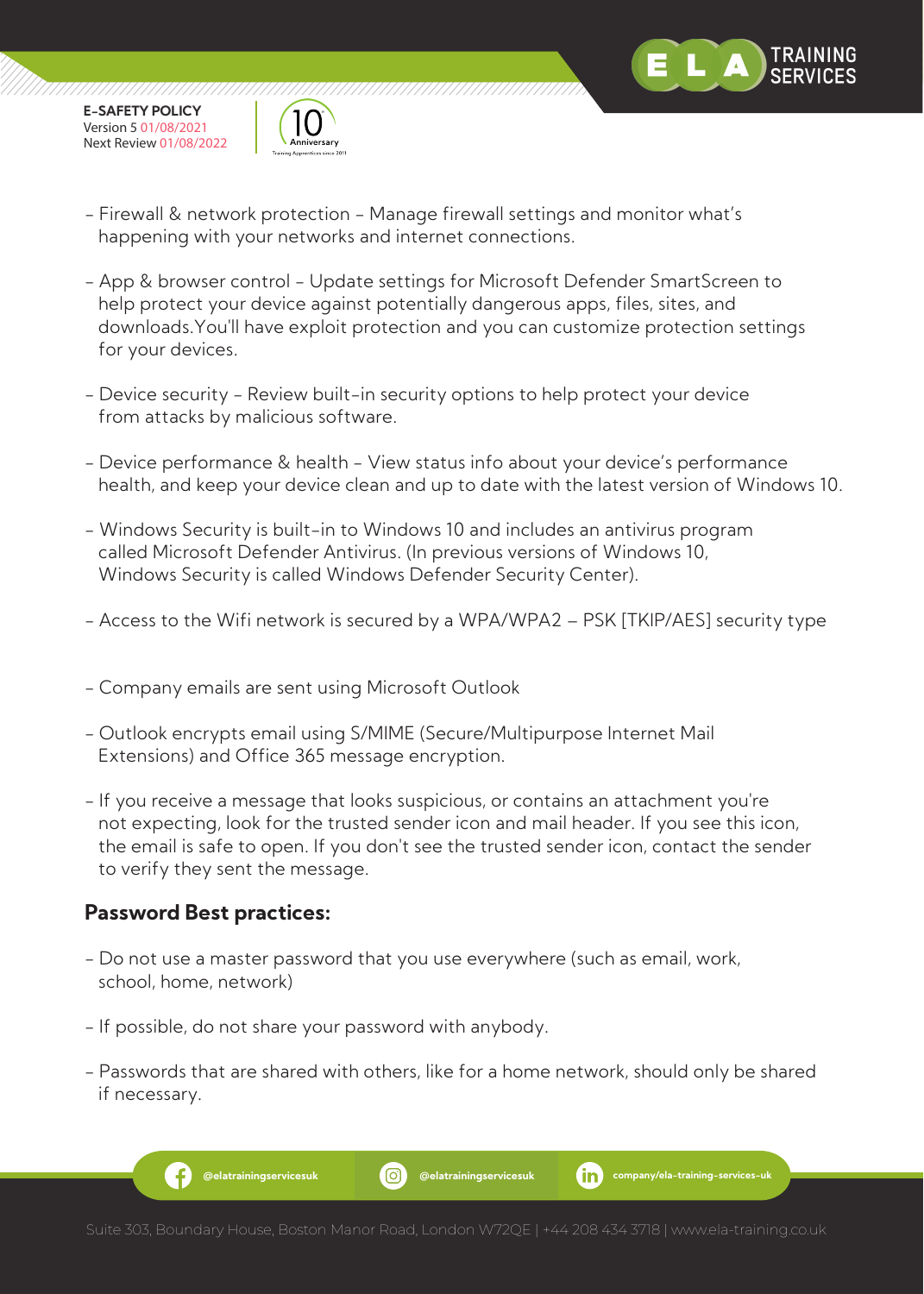

,,,,,,,,,,,,,,,,,,,,,,,,



- Be aware when typing your password in public, or that in no way anyone is watching.
- Some types of electronic devices like computers and smartphones can remember passwords, so beware of devices that are not yours.
- Make a schedule of when to change your password. For example, every 180 days.
- It is not recommended to write down passwords. But if you have to, make sure that it is neither physically nor visually accessible by others.

## **Social Networking**

#### **ELA Training Services trainers/assessors shall:**

- Always behave responsibly and professionally in connection with the use of social networking sites and keep up to date with privacy policies of the sites they use
- Ensure that all communication with ELA Training Services learners (including on-line communication) takes place within clear and explicit professional boundaries
- Use their professional judgment and, where no specific guidance exists, take the most prudent action possible and consult with the Director of ELA Training Services if they are unsure
- co-operate with ELA Training Services in ensuring the implementation of this policy

#### **ELA Training Services Website :**

- Website photographs that include ELA Training Services learners will be selected carefully and will only be published with permission.
- ELA Training Services learners' full names will not be used anywhere on the website, particularly in association with photographs.

#### **Cyberbullying:**

Cyberbullying is the use of the internet and related technologies to harm other people, in a deliberate, repeated, and hostile manner. When learners are the target of bullying via mobile phones, gaming or the internet, they can often feel very alone and, a once previously safe and enjoyable environment or activity, can become threatening, harmful and a source of anxiety. Cyberbullying (along with all forms of bullying) will not be tolerated. All incidents reported will be recorded and investigated.